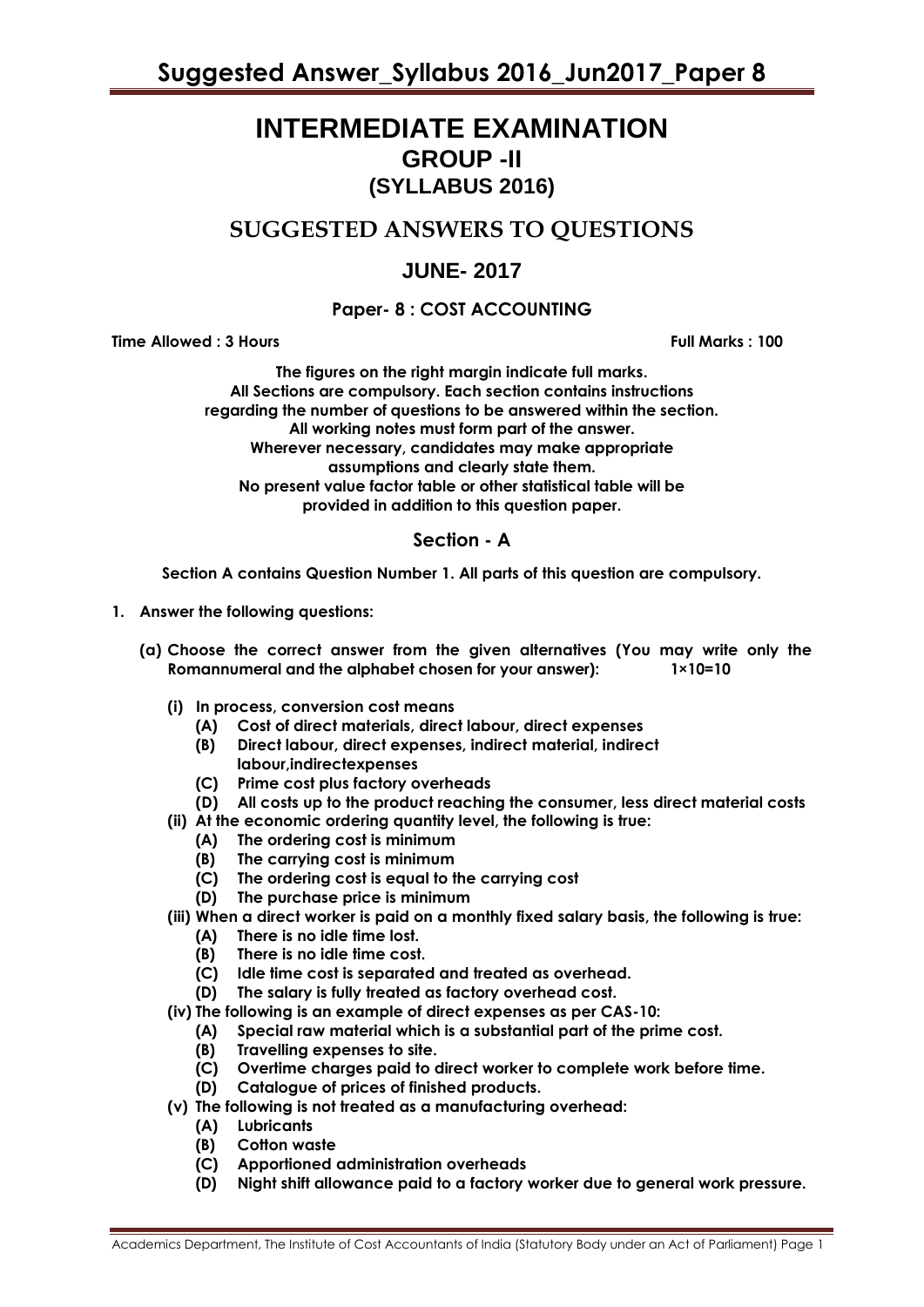- **(vi) When you attempt a reconciliation of profits as per Financial Accounts and Cost Accounts, the following is done:**
	- **(A) Add the under absorption of overheads in Cost Accounts if you start from the profits as per Financial Accounts.**
	- **(B) Add the under absorption of overheads in Cost Accounts if you start from the profits as per Cost Accounts.**
	- **(C) Add the over absorption of overheads in Cost Accounts if you start from the profits as per Financial Accounts.**
	- **(D) Add the over absorption of overheads in Cost Accounts if you start from the profits as per Cost Accounts.**

**(vii)Batch Costing is applied effectively in the following situation:**

- **(A) paper manufacturing**
- **(B) drug manufacturing**
- **(C) designer clothes manufacturing**
- **(D) oil refining**
- **(viii)In the context of Contract a/c, work completed and not yet certified will beshown**
	- **(A) at cost plus + 2/3rd of the notional profit under 'Completed Work'.**
	- **(B) at cost plus notional profit less retention money under 'Completed Work'.**
	- **(C) at cost under 'Completed Work'.**
	- **(D) at cost under WIP a/c.**
- **(ix) A certain process needed standard labour of 24 skilled labour hours and 30 unskilled labour hours at** ` **60 and 40 respectively as the standard labour rates. Actually, 20 and 25 labour hours were used at** ` **50 and 50 respectively. Then, the labour mix variance will be**
	- **(A) Adverse**
	- **(B) Favourable**
	- **(C) Zero**
	- **(D) Favourable for skilled and unfavourable for unskilled**
- **(x) If an organization has all the resources it needs for production, then the principal budget factor is most likely to be**
	- **(A) non-existing**
	- **(B) sales demand**
	- **(C) raw materials**
	- **(D) labour supply**
- **(b) Match the following (You may opt write only the Roman numeral and the matched alphabet instead of copying contents into the answer books): 1×5=5**

|      | Column I                           |   | Column <sub>II</sub>                      |
|------|------------------------------------|---|-------------------------------------------|
| xi   | High inventory turnover ratio      | A | <b>Works Overhead</b>                     |
| xii  | Job evaluation                     | B | <b>Opportunity Cost</b>                   |
| xiii | <b>Salary of product designers</b> | C | Co-product                                |
| xiv  | By product value                   | D | <b>Sales and Production Budget</b>        |
| XV   | <b>Master Budget</b>               | Е | <b>Administrative Overhead</b>            |
|      |                                    | F | P & L Budget                              |
|      |                                    | G | <b>Rationality in wage structure</b>      |
|      |                                    | н | <b>Efficient use of stock</b>             |
|      |                                    |   | Purchase cost/average inventory           |
|      |                                    |   | <b>Evaluation of employee performance</b> |

- **(c) State whether the following are 'True' or 'False' (You may write only the Roman numeral and whether 'True' or 'False' without copying the statements into the answer books): 1×5=5**
	- **(xvi) Uniform Costing is a unique method of costing to determine costs accurately.**
	- **(xvii) When overtime wages are incurred due to the general policy of the company arising due to lack of capacity, normal wages are treated as direct labour cost and the premium on overtime wages is treated as factory overheads.**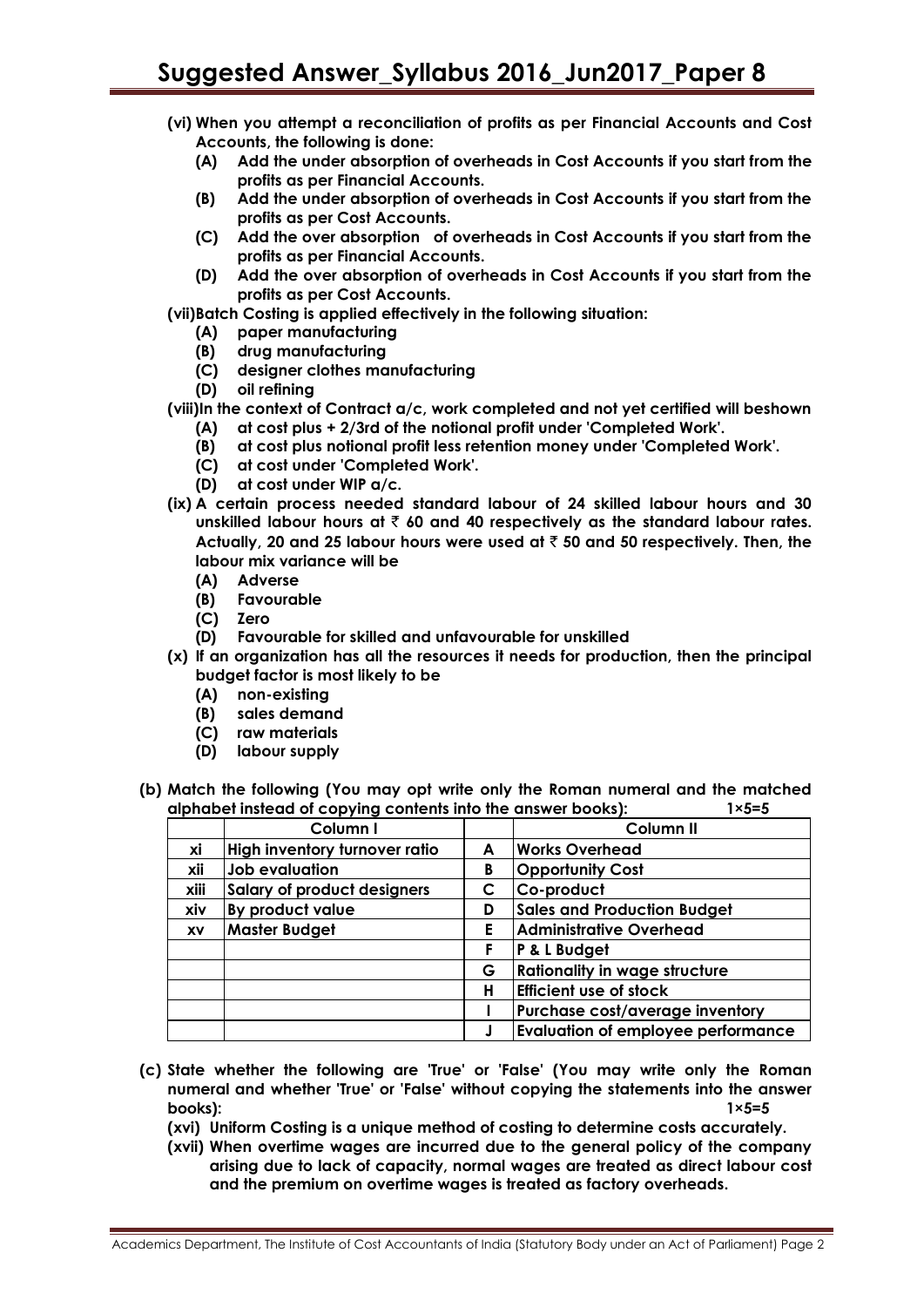- **(xviii)In marginal and absorption costing, variable factory overhead is treated as direct cost.**
- **(xix) Operation Costing and Operating Costing are interchangeably used for the same technique of costing.**
- **(xx) Standard Costs are costs that are estimated costs that are likely in the future production period.**
- **(d) Fill in the blanks (You may write only the Roman numeral and the content filling the blank): 1×5=5**
	- **(xxi) Profit volume ratio \_\_\_\_\_\_\_\_\_\_\_\_\_\_\_\_ with increase in fixed cost (indicate the nature ofchange).**
	- **(xxii) In the graph showing the angle of incidence, when the quantity is zero, the total costline cuts the costs axis (y axis) at \_\_\_\_\_\_\_\_\_\_\_. (indicate the value)**

**(xxiii)A process account is credited with value for\_\_\_\_\_\_\_\_\_\_\_\_\_\_\_\_ loss when scrap value is zero(indicate the type of loss).**

**(xxiv)When special material is purchased for direct use in a job, \_\_\_\_\_\_\_\_\_\_\_\_\_\_\_\_\_\_\_\_ account isdebited in the Integral Accounts System.**

**(xxv) VED analysis is primarily used for control of \_\_\_\_\_\_\_\_\_\_(indicate type of material).**

#### **Answer:**

 $\mathbf{1}$ .

| (i)    | (B) |
|--------|-----|
| (ii)   | (C) |
| (iii)  | (B) |
| (iv)   | (B) |
| (v)    | (D) |
| (vi)   | (A) |
| (vii)  | (B) |
| (viii) | (D) |
| (ix)   | (C) |
| (x)    | (B) |
|        |     |

- **(b)** (xi) (H)  $(xii)$   $(G)$  $(xiii)$   $(A)$  $(xiv)$   $(B)$ 
	- $(xv)$   $(F)$
- **(c)** (xvi) False
	- (xvii) False
	- (xviii) False
	- (xix) False
	- (xx) False
- **(d)** (xxi) is constant
	- (xxii) Fixed Cost value
	- (xxiii) abnormal
	- (xxiv) WIP Control A/c
	- (xxv) Components or spare parts

## **Section - B**

**Answer any five questions from question numbers 2 to 8. Each question carries fifteen marks.**

**2. (a) The following summarized information is available from the records of Oil Ltd. for the month of March, 2017:**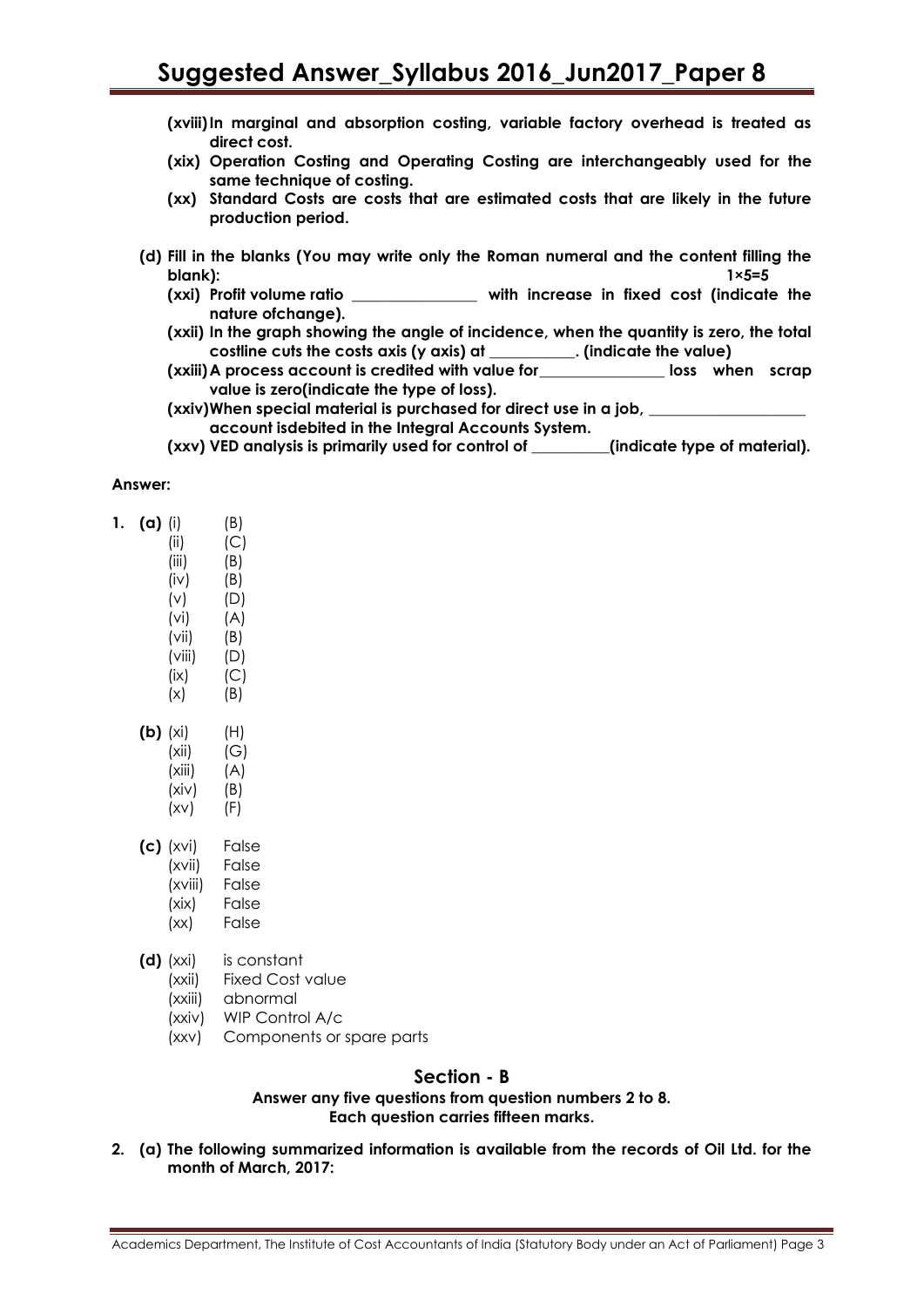**Sales for the month: ₹19,25,000** 

**Opening stock as on 1 March, 2017 : 1,25,000 litres @** ` **6.50 per litre Purchases (including freight and insurance):**

**March 5 1,50,000 litres @** ` **7.10 per litre March 27 1,00,000 litres @** ` **7.00 per litre**

**Closing stock as on 31st March, 2017 1,30,000 litres**

**Expenses for the month is** ` **45,000. Pricing of material issues is being done at the end of the month after all receipts during the month.**

**On the basis of above information, calculate the following using FIFO and LIFO methods of pricing:**

- **(i) Value of closing stock as on 31 March, 2017.**
- **(ii) Cost of goods sold during March, 2017.**
- **(iii) Profit or loss for March, 2017.**

**(A detailed stores ledger account is not required. Only relevant figures need to be calculated). 8**

**(b) A factory has 3 production departments (P1,P2, P3) and 2 service departments (S1&S2). The following overheads and other information are extracted from the books for the month of May 2017:**

| <b>Expenses</b>                 | Amount (₹) |
|---------------------------------|------------|
| Rent                            | 7,200      |
| <b>Plant Repair</b>             | 3,600      |
| <b>Depreciation</b>             | 2,700      |
| Lighting                        | 600        |
| Supervision                     | 9,000      |
| <b>Fire Insurance for stock</b> | 3,000      |
| <b>Cost of Idle Time</b>        | 900        |
| Power                           | 5,400      |

| <b>Particulars</b>   |        | P <sub>2</sub> | $P_3$  | $\mathsf{S}_1$ | S <sub>2</sub> |
|----------------------|--------|----------------|--------|----------------|----------------|
| Area sq ft           | 400    | 300            | 270    | 150            | 80             |
| No. of workers       | 54     | 48             | 36     | 24             | 18             |
| <b>Wages Rs.</b>     | 18,000 | 15,000         | 12,000 | 9,000          | 6,000          |
| Value of plant Rs.   | 72,000 | 54,000         | 48,000 | 6,000          |                |
| Stock value Rs.      | 45,000 | 27,000         | 18,000 |                |                |
| Horse power of plant | 600    | 400            | 300    | 150            | 50             |

**(i) Allocate the overheads among the various departments on the most appropriate basis (primary distribution only).**

**(ii) If S1and S2use 10% of each other's facilities, find the total cost ofS1by the simultaneous equation method. 7**

#### **Answer:**

- **2. (a)** (i) Valuation of closing stock as on 31-03-2017:
	- (a) FIFO Method: (the closing stock will comprise the items purchased in the end)

| 1,00,000 litres purchased on 27-03-2017 @ ₹7.00          | 7,00,000        |
|----------------------------------------------------------|-----------------|
| 30,000 litres from purchases made on 05-03-2017 $@77.10$ | <u>2,13,000</u> |
| 1,30,000 value of closing stock under FIFO method        | 9.13.000        |

(b) LIFO Method: (the closing stock will comprise the items lying in opening stock and purchased in the beginning)

| 1,25,000 litres from opening stock $@ \t3$ 6.50          | 8,12,500 |
|----------------------------------------------------------|----------|
| 1 5,000 litres from purchases made on 05-03-2017 @ ₹7.10 | 35,50C   |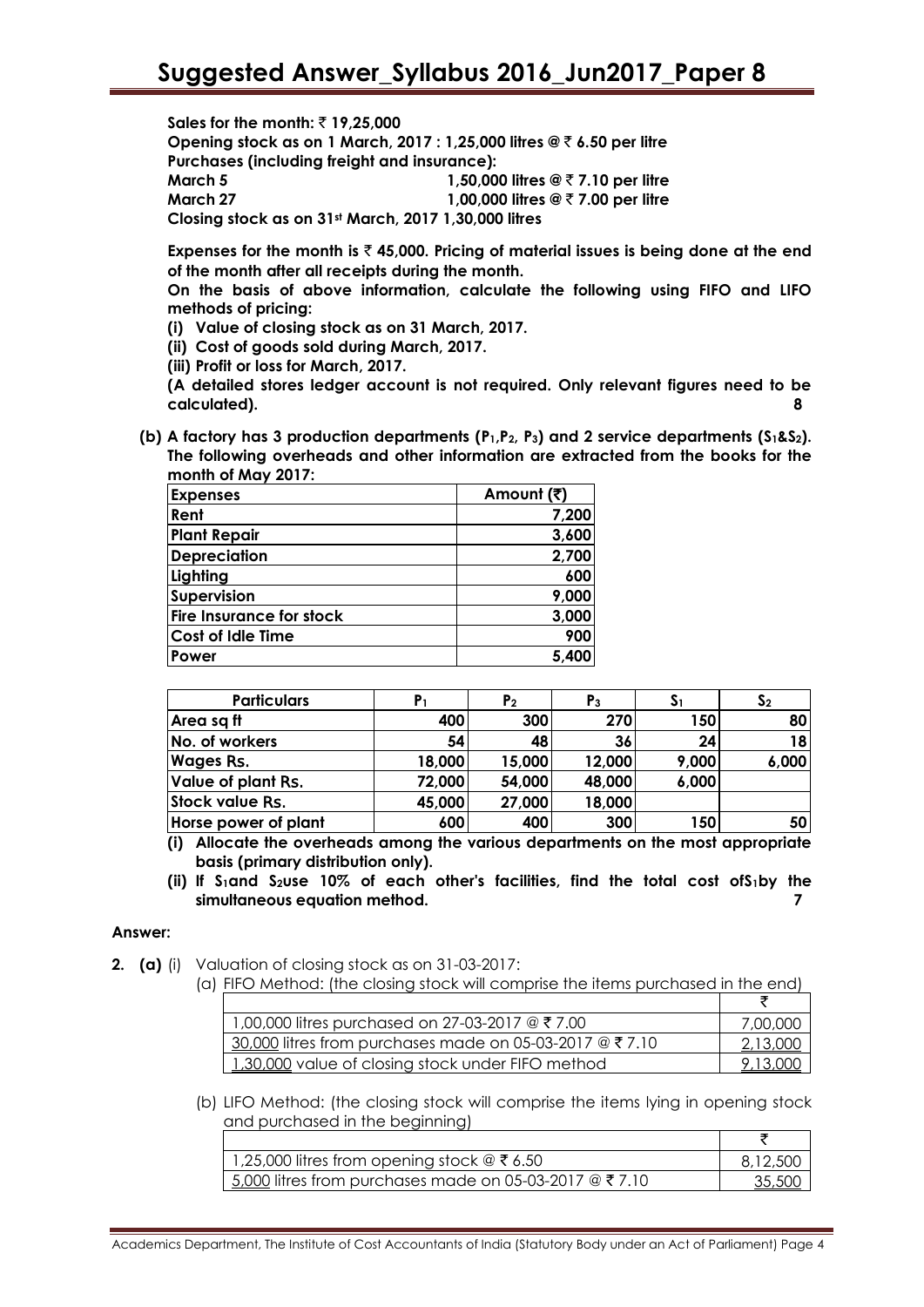# **Suggested Answer\_Syllabus 2016\_Jun2017\_Paper 8**

1,30,000 value of closing stock under LIFO method  $\begin{array}{|l|l|} \hline \end{array}$  8,48,000

(ii) Cost of Goods Sold:

|                                | FIFO Method $( ₹)$ | LIFO Method $( ₹)$ |
|--------------------------------|--------------------|--------------------|
| Opening stock as on 01.03.2017 | 8,12,500           | 8,12,500           |
| Purchases made on 05.03.2017   | 10,65,000          | 10,65,000          |
| Purchases made on 27.03.2017   | 7,00,000           | 7,00,000           |
| Total                          | 25,77,500          | 25,77,500          |
| Less: Closing stock as per (i) | 9,13,000           | 8,48,000           |
| Cost of material consumed      | 16,64,500          | 17,29,500          |
| Add: Expenses                  | 45,000             | 45,000             |
| Cost of goods sold             | 17,09,500          | 17,74,500          |

#### (iii) Profit for March, 2017:

|                    | FIFO Method $(\bar{\bar{\mathbf{x}}})$ | LIFO Method (₹) |
|--------------------|----------------------------------------|-----------------|
| Sales              | 19,25,000                              | 19,25,000       |
| Cost of goods sold | 17,09,500                              | 17,74,500       |
| Profit             | 2,15,500                               | 50,500, ا       |

#### **(b)** The primary distribution of overheads is as follows:

| Expenses                 | Total ₹ | <b>Basis</b>       | P1     | P <sub>2</sub> | P <sub>3</sub> | S1    | S <sub>2</sub> |
|--------------------------|---------|--------------------|--------|----------------|----------------|-------|----------------|
|                          |         |                    | ₹      | ₹              | ₹              | ₹     | ₹              |
| Rent                     | 7,200   | Area sq. ft.       | 2,400  | 1,800          | ,620           | 900   | 480            |
| <b>Plant Repair</b>      | 3,600   | Plant value        | 1,440  | 1,080          | 960            | 120   |                |
| Depreciation             | 2,700   | <b>Plant Value</b> | 1,080  | 810            | 720            | 90    |                |
| Lighting                 | 600     | Area sq. ft.       | 200    | 150            | 135            | 75    | 40             |
| Supervision              | 9,000   | No. of Workers     | 2,700  | 2,400          | ,800           | ,200  | 900            |
| Fire Insurance for stock | 3,000   | <b>Stock Value</b> | 1,500  | 900            | 600            | --    |                |
| Cost of Idle Time        | 900     | Wages              | 270    | 225            | 180            | 135   | 90             |
| Power                    | 5,400   | Horse Power        | 2,160  | ,440           | ,080           | 540   | 180            |
| Total                    | 32,400  |                    | 11,750 | 8,805          | 7,095          | 3,060 | ,690           |

 $S_1 = 3,060 + 0.1 S_2$  $S_2 = 1,690 + 0.1 S_1$  $S_2 = 1,690 + 0.1(3,060 + 0.1 S_2) = 1,690 + 306 + 0.01 S_2 = 0.99 S_2 = 1,996$ ∴  $S_2$  = 1,996 /0.99 = 2,016.16 ∴  $S_1$  = 3,060 + 201.62 = 3,261.62  $Or$ 

 $S_1 = 3,060 + 0.1 S_2$  $S_2 = 1,690 + 0.1 S_1$  $S_1 = 3,060 + 0.1$  (1690 + 0.1 S<sub>1</sub>) = 3,060 + 169 + 0.01 S<sub>1</sub> ∴ 0.99  $S_1$  = 3,229 ∴  $S_1$  = 3,229 / 0.99 = 3,261.62 ∴  $S_2$  = 1,690 + 326.16 = 2,016.16

**3. (a) From the following particulars calculate the profit as per cost records and also prepare a reconciliation statement, if the profit as per financial accounts for the year ending 31st March, 2017 was** `**1,35,525:**

| <b>Particulars</b>               | ₹      |          |
|----------------------------------|--------|----------|
| Opening stock of raw materials   |        | 50,000   |
| Opening stock of finished goods  |        | 1,50,000 |
| <b>Purchase of raw materials</b> |        | 3,50,000 |
| <b>Direct wages</b>              |        | 1,50,000 |
| <b>Factory lighting</b>          | 3,000  |          |
| <b>Factory rent</b>              | 24,000 |          |
| Power and fuel                   | 30,000 |          |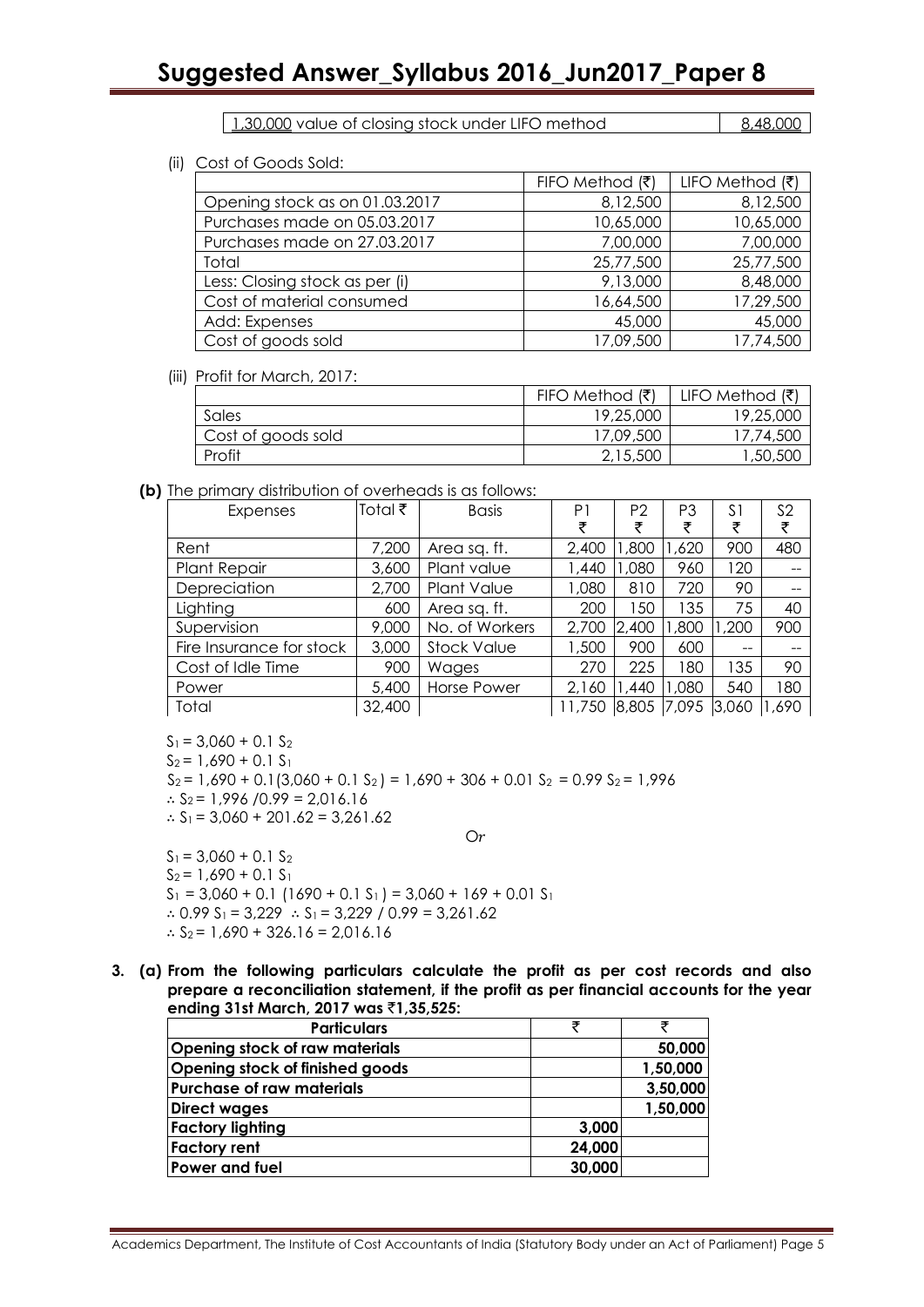| <b>Indirect wages</b>                    | 2,500  |          |
|------------------------------------------|--------|----------|
| Depreciation on plant & machinery        | 50,000 |          |
| Oil waste etc.                           | 2,000  |          |
| Work manager's salary                    | 23,000 |          |
| <b>Miscellaneous factory expenses</b>    | 1,250  | 1,35,750 |
| Office rent                              | 18,000 |          |
| <b>Office lighting</b>                   | 600    |          |
| <b>Depreciation on office appliances</b> | 2,000  |          |
| <b>Office staff salaries</b>             | 20,000 | 40,600   |
| <b>Closing stock of finished goods</b>   |        | 50,000   |
| <b>Closing stock of raw materials</b>    |        | 75,000   |
| <b>Donations</b>                         |        | 10,000   |

**Factory overhead is charged at 20% on prime cost and office and administrative expenses at50% of factory overhead. The selling price is fixed by adding 25% on the total cost ofmanufactured and finished articles sold. Assume no WIP. 9**

**(b) Fill up the following table in accordance with the principles of Cost Accounting Standards applicable:**

| SI.        | <b>Items of expenses</b>                                       | Employee Cost as Disclosure Element |           |         |
|------------|----------------------------------------------------------------|-------------------------------------|-----------|---------|
| No.        |                                                                | per CAS                             |           | of Cost |
|            |                                                                | Included/Excluded/                  | Yes/No/   |         |
|            |                                                                | Not applicable (NA)                 | <b>NA</b> |         |
|            | Ш                                                              | Ш                                   | IV        | ν       |
|            | <b>Basic Wages to Direct Worker</b>                            |                                     |           |         |
| ii         | Normal Idle time Cost of Direct Worker                         |                                     |           |         |
| <b>iii</b> | Perquisite<br>paid by<br>to<br>company<br>administration staff |                                     |           |         |
|            | iv Late payment fee to PF authorities for                      |                                     |           |         |
|            | delayed remittance of<br><b>Employer's</b>                     |                                     |           |         |
|            | contribution to Provident Fund                                 |                                     |           |         |
|            |                                                                |                                     |           |         |

**(You may write only columns I, II, IV and V in your answer books). 6**

#### **Answer:**

**3. (a)**

Statement of Cost and Profit

| יייסו ראוש ונטט וט ווסחטושוט<br>Particulars                   | ₹        |
|---------------------------------------------------------------|----------|
| Opening Stock of Raw Material                                 | 50,000   |
| Add: Purchases of Raw Material                                | 3,50,000 |
| Less: Closing Stock of Raw Material                           | 75,000   |
| Raw Material consumed                                         | 3,25,000 |
| Direct Wages                                                  | 1,50,000 |
| Prime Cost                                                    | 4,75,000 |
| Factory overheads (20% of Prime Cost)                         | 95,000   |
| <b>Works Cost</b>                                             | 5,70,000 |
| Office and Administrative Overheads (50% of Factory Overhead) | 47,500   |
| Cost of Production                                            | 6,17,500 |
| Add: Opening Stock of Finished Goods                          | 1,50,000 |
| Less: Closing Stock of Finished Goods                         | 50,000   |
| Cost of Goods Sold/Total Cost                                 | 7,17,500 |
| Profit (25% of Total Cost)                                    | 1,79,375 |
| Sales                                                         | 8,96,875 |

|--|

Particulars `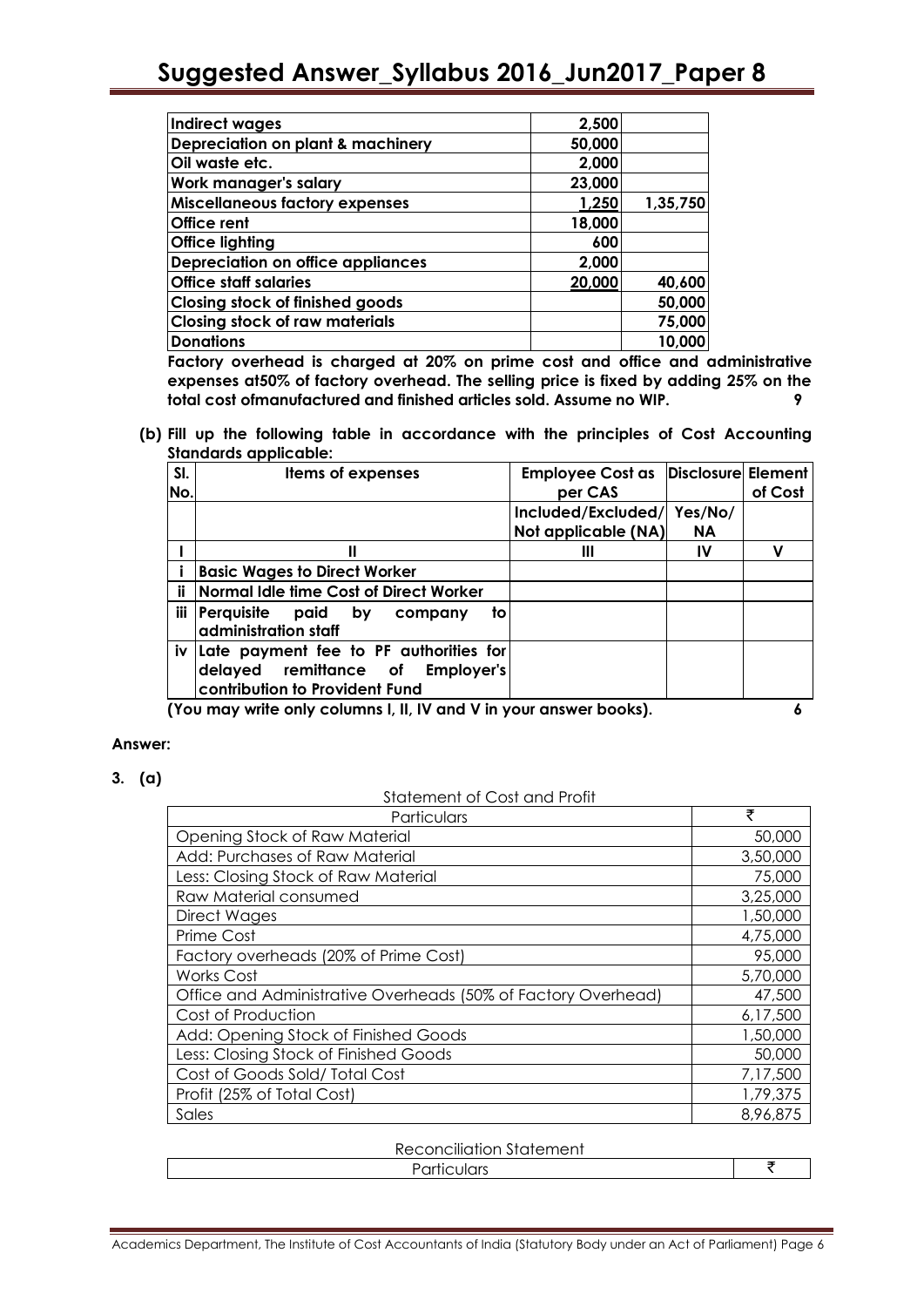| Profit as per Financial Accounts                                      | 1,35,525 |
|-----------------------------------------------------------------------|----------|
| Add: Factory Overheads under recovered in Cost Accounts (₹ 1,35,750 - |          |
| ₹95,000)                                                              | 40,750   |
| Donation not charged in Cost Accounts                                 | 10,000   |
|                                                                       | 1,86,275 |
| Less: Office Overhead over recovered in Cost Accounts (₹ 47,500 – ₹   | 6,900    |
| 40,600)                                                               |          |
| Profit as per Cost Accounts                                           | 1,79,375 |

**(b)** Fill up the following table in accordance with the principles of Cost Accounting Standards applicable.

| SIM  | Items of expenses                             | <b>Employee Cost</b>     | <b>Disclosure</b> | Element of     |
|------|-----------------------------------------------|--------------------------|-------------------|----------------|
| Ο.   |                                               | as per CAS               | Required          | Cost           |
|      |                                               |                          | under CAS 7       |                |
|      |                                               | Included/Exclu Yes/No/NA |                   |                |
|      |                                               | ded/Not                  |                   |                |
|      |                                               | applicable(NA)           |                   |                |
| (i)  | <b>Basic Wages to Direct Worker</b>           | Included                 | Yes               | Direct Labour  |
| (ii) | Normal Idle time Cost of<br><b>Directl</b>    | Excluded                 | No.               | Factory        |
|      | Worker                                        |                          |                   | Overhead       |
|      | (iii) Perquisite<br>paid by<br>to.<br>company | Included                 | Yes               | Administration |
|      | administration staff                          |                          |                   | Overhead       |
|      | (iv) Late payment fee to PF authorities for   | Excluded                 | NA.               | Not an         |
|      | delayed remittance of Employer's              |                          |                   | element of     |
|      | contribution to Provident Fund                |                          |                   | Cost           |

- **4. (a) A factory has to produce and supply 48000 units of a component annually to a customer. The carrying cost per unit is** ` **2 per component per month. The production**  run set up cost is  $\bar{z}$  3,600 per production run.
	- **(i) Find out the economic batch size that must be produced to minimize total cost based on the above information.**
	- **(ii) If it is found that the dye and hydraulic mechanism get heated up and**  consequently the dye has to be replaced by a new one at a cost of  $\bar{z}$  1,200 for **each run that has a batch quantity exceeding 1000 units, what batch size would you recommend to minimize overall costs? Substantiate your recommendations with appropriate calculations.**
	- **(iii) Between the quantities suggested in (i) and (ii) above, how much would be the amount of savings or incremental expenses in (ii) over (i) with cost of dye replacement? 8**
	- **(b) A company produces a product 'M' by three distinct processes before it is ready for sale. From the information given below, work out the selling price of the product if the Management decides to earn a profit of 20% over its works cost. Present the process a/c for each process.**

|   | <b>Particulars</b>                                 | <b>Processes</b> |        |        |  |
|---|----------------------------------------------------|------------------|--------|--------|--|
|   |                                                    | A                | B      |        |  |
|   | Input of raw materials $@ \bar{f} 40$ per kg. (kg) | 10,000           |        |        |  |
| 2 | Normal loss of input                               | 5%               | 5%     | 5%     |  |
| 3 | Delivered to next process (kg)                     | 9,000            | 8,000  |        |  |
| 4 | Total direct labour cost (₹)                       | 15,000           | 15,750 | 13,000 |  |
| 5 | Variable overhead (%of direct labour)              | 150%             | 120%   | 100%   |  |
| 6 | Fixed overhead (% of direct labour)                | 250%             | 180%   | 200%   |  |
|   | Finished stock held back (kg)                      | 400              | 400    | ۰      |  |
|   |                                                    |                  |        |        |  |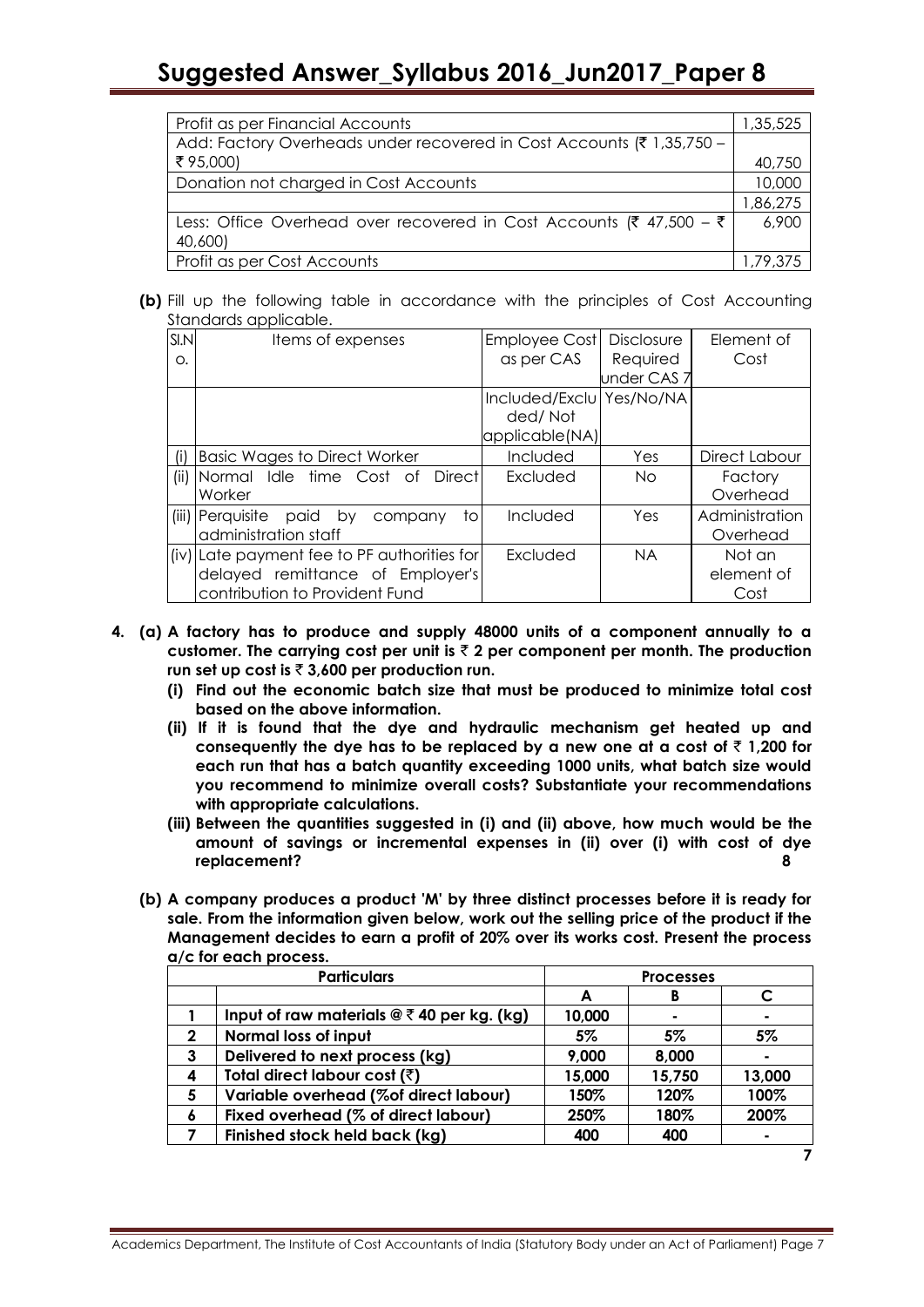### **Answer:**

**4. (a)** (i)

Economic Batch Quantity =  $\frac{\sqrt{2} X 48,000 X 3600}{2 X 12}$  = 3,795 units approximately / batch

| (ii) |                                                                                |            |  |  |  |  |  |  |
|------|--------------------------------------------------------------------------------|------------|--|--|--|--|--|--|
|      | Hence, number of Set- ups = $48,000 \div 3,795 = 12.65$ say 13 (Set up can not |            |  |  |  |  |  |  |
|      | be in Fraction). However, lenient view to be taken and marks to be             |            |  |  |  |  |  |  |
|      | awarded accordingly)                                                           |            |  |  |  |  |  |  |
|      | Then, batch size = $48,000/13 = 3693$ units per batch                          |            |  |  |  |  |  |  |
|      | Carrying $cost = 2 \times (3693 / 2) \times 12$                                | 44,316     |  |  |  |  |  |  |
|      | Set up $cost = 13 \times 3600$                                                 | 46,800     |  |  |  |  |  |  |
|      | Total relevant cost                                                            |            |  |  |  |  |  |  |
|      | <b>Overall Cost as per (ii) of Question</b>                                    |            |  |  |  |  |  |  |
|      | Carrying $cost = 1,200/2 \times 12 \times 2$                                   | $= 14,400$ |  |  |  |  |  |  |
|      | Set up $cost = 4,800^* \times 13$                                              | $= 62,400$ |  |  |  |  |  |  |
|      | Total relevant cost                                                            | $= 76,800$ |  |  |  |  |  |  |
|      | Saving in (ii) over (i)                                                        | $= 14,316$ |  |  |  |  |  |  |

 3,600 + 1,200 =4,800 Set up Cost as batch size is more than 1000 Units per batch. (Candidates do not have to show the following, however, they may consider this approach, but the analysis should lead to the above result) If the dye cost is built in to the setup cost, revised setup = 4800 per run

| $\sqrt{2} X 48,000 X 4800$<br>$EBQ =$<br>$=\sqrt{1,92,00,000}$ = 4,382 units / batch in this case,<br>2 X 12 |          |  |  |  |
|--------------------------------------------------------------------------------------------------------------|----------|--|--|--|
| No. of set ups = $48,000/4,382 = 10.95$ say 11                                                               |          |  |  |  |
| $\sqrt{5}$ Set up cost = 11 X 4800                                                                           | 52,800   |  |  |  |
| Carrying $cost = 2 \times 12 \times 4,382 / 2$                                                               | - 52.584 |  |  |  |
| Total relevant cost                                                                                          |          |  |  |  |

## **(b)**

Process A Account

| Particulars              | Kg.    |                 | Particulars              | Kg.    |          |
|--------------------------|--------|-----------------|--------------------------|--------|----------|
| Raw<br>To<br>Οt<br>Input |        | 10,000 4,00,000 | By Normal loss           | 500    |          |
| Material                 |        |                 |                          |        |          |
| To Direct Labour         |        | 15,000          | By Abnormal loss         | 100    | 5,000    |
| Variable<br>To           |        | 22,500          | By Transfer to Process B | 9,000  | 4,50,000 |
| Overheads                |        |                 |                          |        |          |
| To Fixed Overheads       |        | 37,500          | By Closing Stock         | 400    | 20,000   |
|                          | 10,000 | 4,75,000        |                          | 10,000 | 4,75,000 |

 $Cost per kg = ₹4,75,000/9,500kg = ₹50$ 

| Particulars |                           | Kg.  |  | Particulars                         | Kg.                      |       |                |
|-------------|---------------------------|------|--|-------------------------------------|--------------------------|-------|----------------|
| Τo          | Transfer                  | From |  | $\mid$ 9,000 $\mid$ 4,50,000 $\mid$ | By Normal loss           | 450   |                |
| Process A   |                           |      |  |                                     |                          |       |                |
|             | To Direct Labour          |      |  | 15,750                              | By Abnormal loss         | 150   | 9,000          |
|             | To Variable Overheads     |      |  | 18.900                              | By Transfer To Process C | 8,000 | 4,80,000       |
|             | <b>To Fixed Overheads</b> |      |  | 28,350                              | By Closing Stock         | 400   | 24,000         |
|             |                           |      |  | 9,000 5,13,000                      |                          |       | 9,000 5,13,000 |

 $Cost per kg = ₹5,13,000/8,550 kg = ₹60$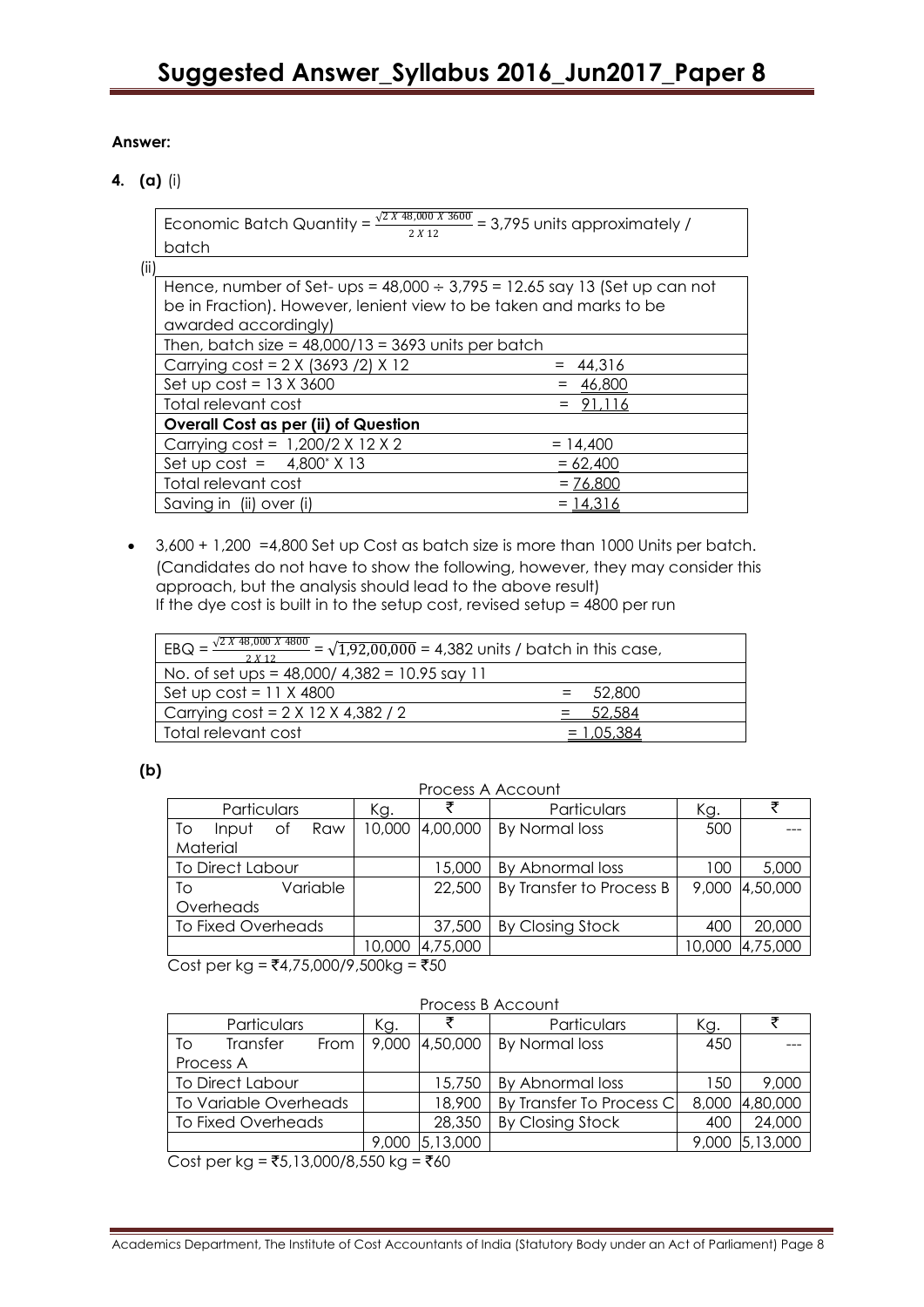|                         | Process C Account     |      |        |                                        |                               |     |                |
|-------------------------|-----------------------|------|--------|----------------------------------------|-------------------------------|-----|----------------|
|                         | Particulars           |      | Kg.    |                                        | Particulars                   | Kg. |                |
| To                      | Transfer              | From |        |                                        | 8,000 4,80,000 By Normal loss | 400 |                |
| Process B               |                       |      |        |                                        |                               |     |                |
| <b>To Direct Labour</b> |                       |      | 13,000 | By Transfer to Finished 7,600 5,32,000 |                               |     |                |
|                         |                       |      |        |                                        | Stock A/c                     |     |                |
|                         | To Variable Overheads |      |        | 13,000                                 |                               |     |                |
| To Fixed Overheads      |                       |      | 26,000 |                                        |                               |     |                |
|                         |                       |      |        | 8,000 5,32,000                         |                               |     | 8,000 5,32,000 |

Cost per kg. =  $\overline{5}$  5,32,000/7,600 kg =  $\overline{5}$ 70

Selling Price =  $\bar{\tau}$  70 × 120/100 =  $\bar{\tau}$  84 per kg. (20% above Works Cost)

**5. (a) The following information relating to two vehicles is given. Prepare the Operating Cost Statement and determine the cost per running kilometre for each vehicle.**

|                                       | Vehicle A (₹) | Vehicle B (₹) |
|---------------------------------------|---------------|---------------|
| <b>Cost of vehicle</b>                | 25,000        | 15,000        |
| Road licence fee per year             | 750           | 750           |
| <b>Supervision yearly Salary</b>      | 1,800         | 1,200         |
| Driver's wages per hour               | 4.00          | 4.00          |
| Cost of fuel per litre                | 1.50          | 1.50          |
| Repairs and maintenance per km        | 1.50          | 2.00          |
| Tyre cost per km                      | 1.00          | 0.80          |
| Garage rent per year                  | 1,600         | 550           |
| Insurance yearly                      | 850           | 500           |
| Kilometres run per litre              | o             | 5             |
| Kilometres run during the year        | 15,000        | 6,000         |
| <b>Estimated life of vehicle (km)</b> | 1,00,000      | 75,000        |

**Charge interest at 10% on the cost of vehicle. Each vehicle runs 20 km. per hour on an average. 8**

**(b) A company undertook a contract for construction of a large building complex. The construction work commenced on 1st April 2016 and the following data are available for the year ended 31st March 2017:**

| <b>Particulars</b>                   | (₹ '000) |
|--------------------------------------|----------|
| <b>Contract price</b>                | 35,000   |
| <b>Work certified</b>                | 20,000   |
| <b>Progress payments received</b>    | 15,000   |
| <b>Materials issued to site</b>      | 7,500    |
| <b>Planning and estimating costs</b> | 1,000    |
| Direct wages paid                    | 4,000    |
| <b>Materials returned from site</b>  | 250      |
| <b>Equipment hire charges</b>        | 1,750    |
| <b>Wage related costs</b>            | 500      |
| Site office costs                    | 678      |
| Head office expenses apportioned     | 375      |
| Direct expenses incurred             | 902      |
| Work not certified                   | 149      |

The contractor owns a plant which originally cost  $\bar{\tau}$  20 lakhs and has been **continuously in use only in this contract throughout the year. The residual value of the plant after 5 years of life is expected to be** ` **5 lakhs. Straight line method of**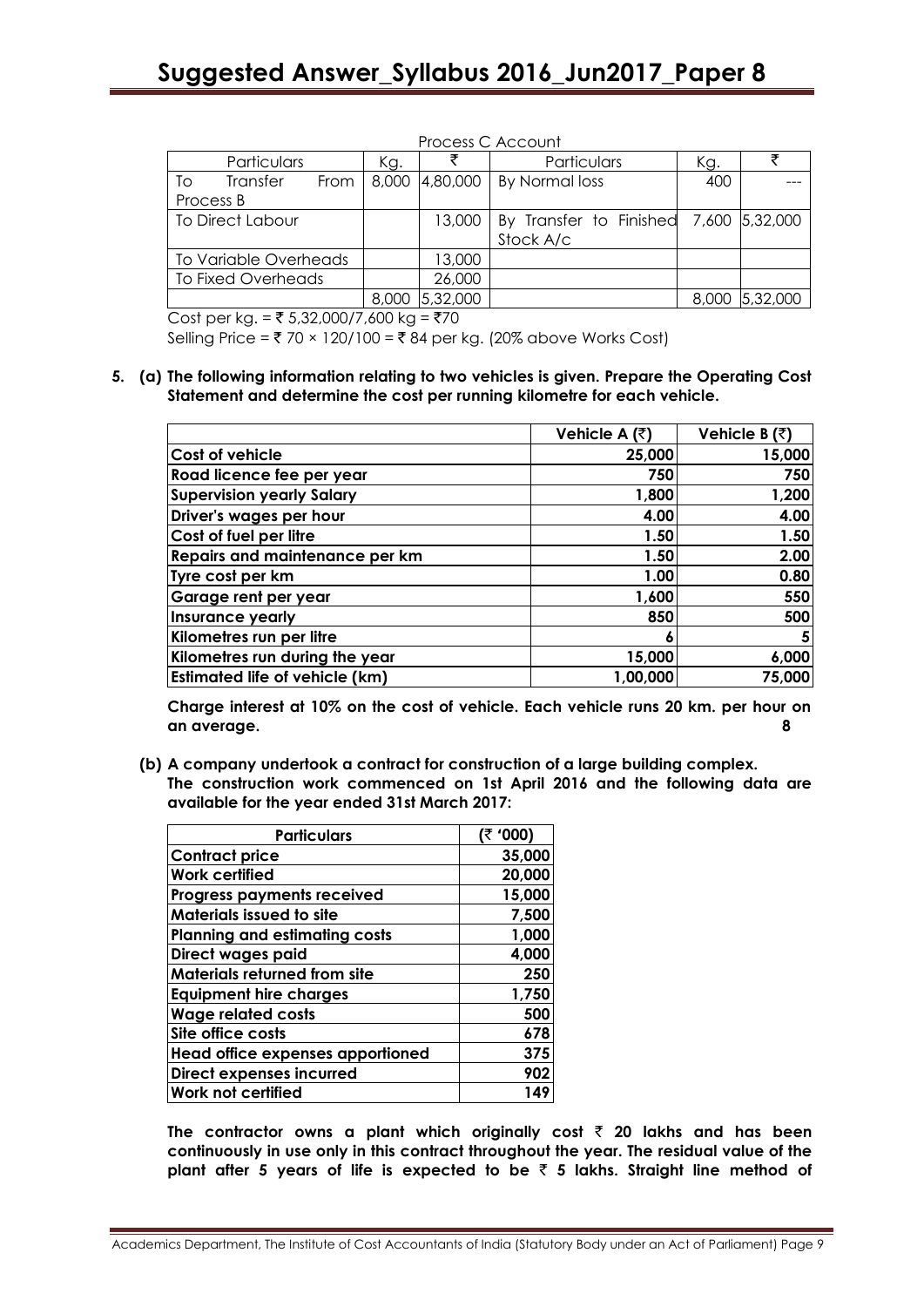**depreciation is in use. As on 31st March 2017, the direct wages due and payable amounted to** ` **2,70,000 and the materials at site were estimated at** ` **2,00,000**

- **(i) Prepare the contract account for the year ended 31st March 2017. Present figures**   $in(\bar{z}$  '000)
- **(ii) Compute the amount of profit/loss to be taken to the profit and loss account of the year ending 31-3-2017. 7**

#### **Answer:**

**5. (a)**

| <b>Operating Cost Statement</b> |  |
|---------------------------------|--|
|                                 |  |

|                                                           | Vehicle | Vehicle  |
|-----------------------------------------------------------|---------|----------|
|                                                           | A (₹)   | (₹)<br>B |
| Operating and maintenance cost per km.                    | 3.20    | 3.50     |
| Fixed charges per km.                                     | 0.50    | 0.75     |
| Operating cost per km.                                    | 3.70    | 4.25     |
| Workings:                                                 |         |          |
| Calculation of Operating and maintenance cost per km.     |         |          |
| Driver's wages 4/20                                       | 0.20    | 0.20     |
| Cost of fuel (1.50/6) (1.50/5)                            | 0.25    | 0.30     |
| Repairs and maintenance per km                            | 1.50    | 2.00     |
| Tyre cost per km                                          | 1.00    | 0.80     |
| Depreciation                                              | 0.25    | 0.20     |
| Operating and maintenance cost per km.                    | 3.20    | 3.50     |
| Calculation of fixed charges per km.                      |         |          |
| Fixed changes per annum:                                  |         |          |
| Road licence                                              | 750     | 750      |
| Supervisor's salary                                       | 1,800   | 1,200    |
| Garage rent                                               | 1,600   | 550      |
| Insurance                                                 | 850     | 500      |
| Interest                                                  | 2,500   | 1,500    |
|                                                           | 7,500   | 4,500    |
| Km. run during the year                                   | 15,000  | 6,000    |
| Fixed charges per km. A-(7,500/15,000)<br>B-(4,500/6,000) | 0.50    | 0.75     |

#### **(b)**

Contract Account for the year ended 31st March 2016

| Particulars                      | ₹ '000    | Particulars                     | ₹ '000 |
|----------------------------------|-----------|---------------------------------|--------|
| To Materials issued              | 7,500     | By Materials returned to stores | 250    |
| To Direct wages paid and accrued | 4,270     | By Material at site             | 200    |
| To Wages related costs           | 500       | By Working-in-progress:         |        |
| To Direct Expenses               | 902       | Work certified                  | 20,000 |
| To Equipment hire changes        | 1,750     | Work uncertified                | 149    |
| To Planning & Estimation cost    | 1,000     |                                 |        |
| To Site office costs             | 678       |                                 |        |
| To H.O. expenses (apportioned)   | 375       |                                 |        |
| To Plant depreciation (2000 -    | 300       |                                 |        |
| 500)/5 years                     |           |                                 |        |
| To National Profit c/d           | 3,324     |                                 |        |
|                                  | 20,599    |                                 | 20,599 |
| To Profit & Loss A/c (Transfer)  | $1,662^*$ | By National Profit b/d          | 3,324  |
| To WIP A/c (Reserve)             | 1,662     |                                 |        |
|                                  | 3,324     |                                 | 3,324  |

**\*** % 0f Work completed: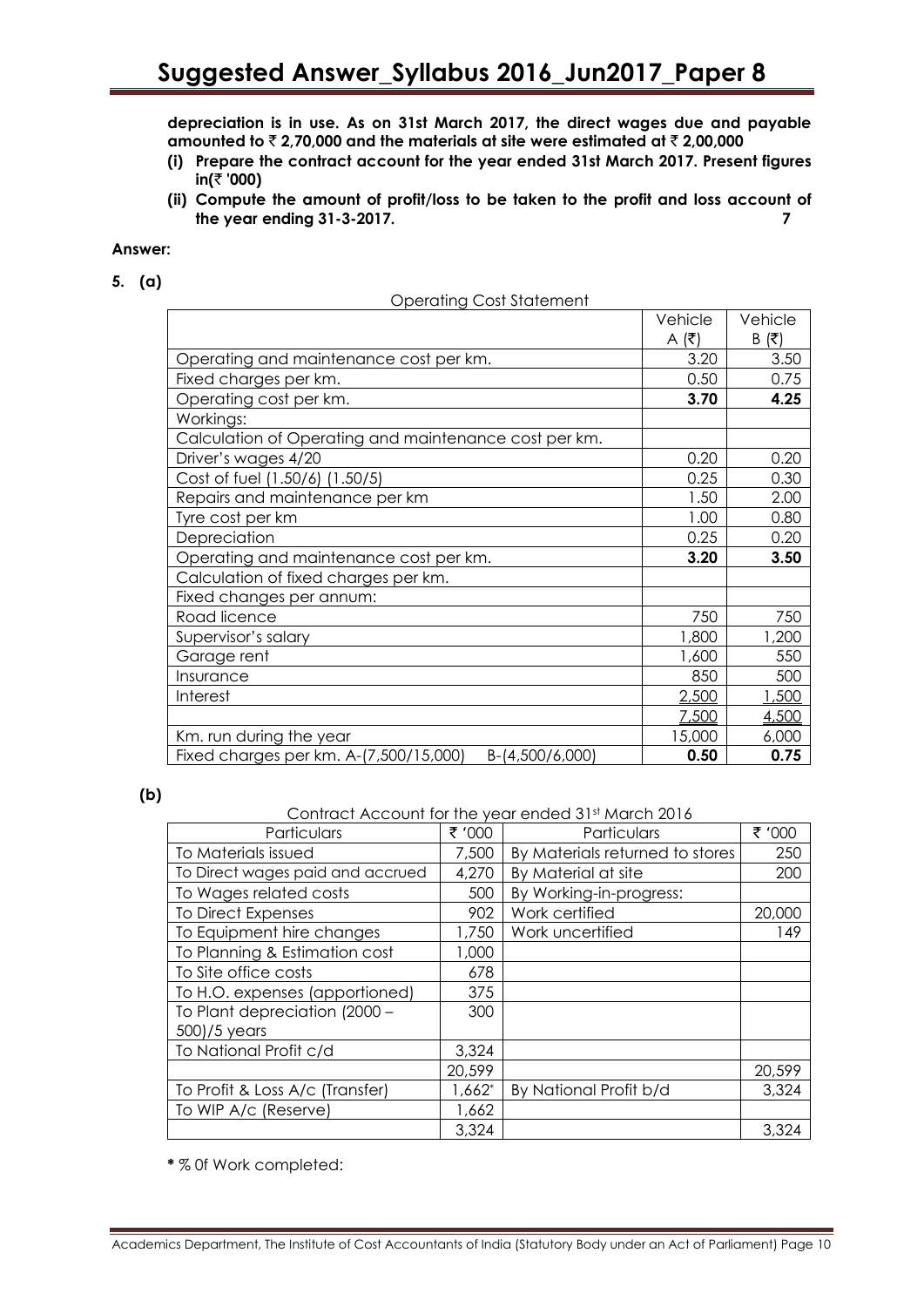$(20,000 / 35,000) \times 100 = 57.14\%$ ∴ 2/3rd Profit (Notional) 3,324 × (2/3) × (15,000 Cash received)/ 20,000 Work certified)  $= 3.324/2 = 51.662$ 

**6. (a) ABC Ltd. has furnished the following data for the two years:**

| <b>Particulars</b>                              | 2015-16   | 2016-17 |
|-------------------------------------------------|-----------|---------|
| Sales (₹)                                       | 10,00,000 |         |
| <b>Profit/Volume Ratio</b>                      | 50%       | 37.5%   |
| Margin of safety sales as a $\%$ of total sales | 40%       | 21.875% |

**There has been substantial savings in the fixed cost in the year 2016-17 due to the restructuring process. The company could maintain its sales quantity level of 2015-16 in 2016-2017 by reducing the selling price.**

**You are required to calculate the following values (in** `**):** 

- **(i) Sales for 2016-17**
- **(ii) Break-even sales for 2016-17**
- **(iii) Fixed cost for 2016-17 8**

**(b) A firm can produce three different products from the same raw material using the same production facilities. The requisite labour is available in plenty at** ` **8 per hour for all products. The supply of raw material, which is imported at** `**8 per Kg is limited to 10,400 kg. for the budget period. The variable overheads are** ` **5.60 per hour. The fixed overheads are** ` **50,000. The selling commission is 10% on sales.**

**From the following information, you are required to suggest the sales mix which will maximize the firm's profits. Also determine the profit that will be earned at the level:**

| Product   Market Demand | <b>Selling Price Per</b> | Labour (Hours      | <b>Raw Material (Kg)</b> |
|-------------------------|--------------------------|--------------------|--------------------------|
| (units)                 | unit (₹)                 | Required per unit) | Required per unit)       |
| 8,000                   | 30                       |                    |                          |
| 6,000                   | 40                       |                    | 0.4                      |
| 5,000                   | 50                       | 1.5                | 1.5                      |
|                         |                          |                    |                          |

## **Answer:**

- **6. (a)** In 2015, P/V ratio = 50%
	- Variable cost ratio =  $100\% 50\% = 50\%$

Variable cost in 2015 – 2016 = ₹ 10,00,000 ×50% = ₹ 5,00,000

In 2016 - 2017, sales quantity has not changed. Thus Variable Cost in 2016 – 2017

is  $\bar{x}$  5,00,000.

In 2016 - 2017, P/V ratio = 37.50%

Thus, Variable Cost ratio = 100%-37.5% = 62.5%

- (i) Thus sales in 2016 2017 = 5,00,000/62.5% = ₹ **8,00,000** At break-even point, Fixed Cost is equal to contribution. In 2016 - 2017 Break-even Sales = 100%-21.875% = 78.125%
- (ii) Break-even sales = 8,00,000 ×78.125% = `**6,25,000**
- (iii) Fixed Cost of 2016 2017 = B.E. sales  $\times$  P/V ratio
	- $= 6,25,000 \times 37.50\% = ₹2,34,375$

**(b)**

|  |  | <b>Marginal Profitability Statement</b> |  |
|--|--|-----------------------------------------|--|
|  |  |                                         |  |

| Particulars                   | Production |  |  |
|-------------------------------|------------|--|--|
|                               | Xl₹        |  |  |
| Direct Materials              | 5.60       |  |  |
| Direct Labour                 | 8.00       |  |  |
| Variable Production Overheads | 5.60       |  |  |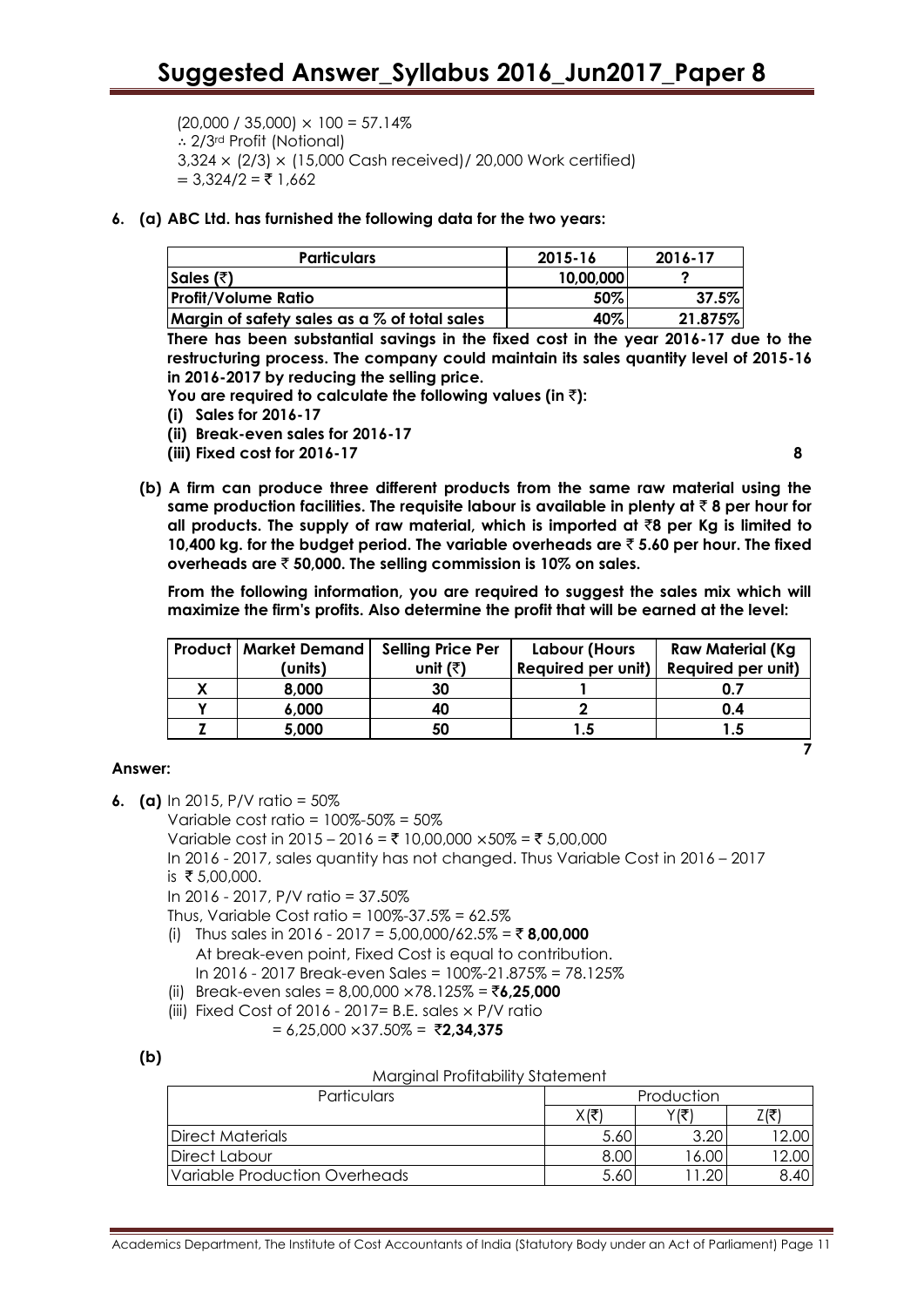# **Suggested Answer\_Syllabus 2016\_Jun2017\_Paper 8**

| Variable Selling Overheads                       | 3.00  | 4.00  | 5.00  |
|--------------------------------------------------|-------|-------|-------|
| <b>Total Variable Cost</b><br>(A)                | 22.20 | 34.40 | 37.40 |
| Selling Price<br>(B)                             | 30.00 | 40.00 | 50.00 |
| (C) Contribution per unit (B-A)                  | 7.80  | 5.60  | 12.60 |
| Contribution per kg of raw material (Rs.)<br>(D) | 11.14 | 14.00 | 8.40  |
| (E)<br>Ranking                                   |       |       | Ш     |

|   | <b>Product Demand</b> | Suggested      |                                                               |            | Raw Materials Balance of Raw Contribution (₹) |
|---|-----------------------|----------------|---------------------------------------------------------------|------------|-----------------------------------------------|
|   |                       |                | Max. Units Production Max. Consumed (Kgs.)   Materials (Kgs.) |            |                                               |
|   |                       | Units          |                                                               |            |                                               |
|   | 6,000                 | 6,000          | $(6,000 \times 0.4) =$                                        | 8,000      | $(6,000 \times 5.60) =$                       |
|   |                       |                | 2,400                                                         |            | 33,600                                        |
| Χ | 8,000                 | 8,000          | $(8,000 \times 0.7) =$                                        | 2,400      | $(8,000 \times 7.80)$ =                       |
|   |                       |                | 5,600                                                         |            | 62,400                                        |
| 7 | 5,000                 | $2,400/1.50 =$ | 2,400                                                         | <b>NIL</b> | $(1,600 \times 12.60) =$                      |
|   |                       | 1,600          |                                                               |            | 20,160                                        |
|   |                       |                | <b>Total Contribution</b>                                     |            | 1,16,160                                      |
|   |                       |                | Less: Fixed Cost                                              |            | 50,000                                        |
|   |                       |                | Profit                                                        |            | 60,160                                        |

**7. (a) The standard material inputs required for 1,000 kgs. of a finished product are given below:**

| <b>Material</b>            | <b>Quantity (in kgs.)</b> | Standard rate per kg (in $\bar{z}$ ) |
|----------------------------|---------------------------|--------------------------------------|
|                            | 450                       | 20                                   |
|                            | 400                       | 40                                   |
|                            | 250                       | 60                                   |
|                            | 1,100                     |                                      |
| <b>Less: Standard loss</b> | 100                       |                                      |
| <b>Standard output</b>     | ,000                      |                                      |

**Actual production in a period was 40,000 kgs. of the finished product for which the actual quantities of material used and the prices paid thereof are as under:**

| Material | Quantity (in Kg) | Purchase price per kg. (in $\bar{z}$ ) |
|----------|------------------|----------------------------------------|
|          | 20,000           |                                        |
|          | 17,000           |                                        |
|          | 9.000            | о.                                     |

**Compute the following variances giving materialwise break up and indicate whether Favourable(F) or Adverse (A):**

- **(i) Material cost variance (ii) Material price variance**
	-

**(iii) Material usages variance (iv) Material Mix variance**

**(v) Material yield variance 8**

**(b) A glass manufacturing company requires you to calculate and present the Master Budget for the year 2017-18 from the following information:**

| <b>Annual Sales: Toughened glasses A</b>        | ₹ 30,00,000               |
|-------------------------------------------------|---------------------------|
| <b>Toughened glasses B</b>                      | ₹ 50,00,000               |
| <b>Direct material cost</b>                     | 60% of sales              |
| Direct wages                                    | 20 workers @ ₹ 1,500 p.m. |
| <b>Factory overheads &amp; indirect labour:</b> |                           |
| <b>Works manager</b>                            | ₹ 5,000 p.m.              |
| Foreman                                         | ₹4,000 p.m.               |
| <b>Stores and spares</b>                        | $2.50\%$ of sales         |
| <b>Depreciation on machinery</b>                | ₹1,26,000                 |
| Light and power                                 | ₹ 50,000                  |
| <b>Repairs and maintenance</b>                  | ₹80,000                   |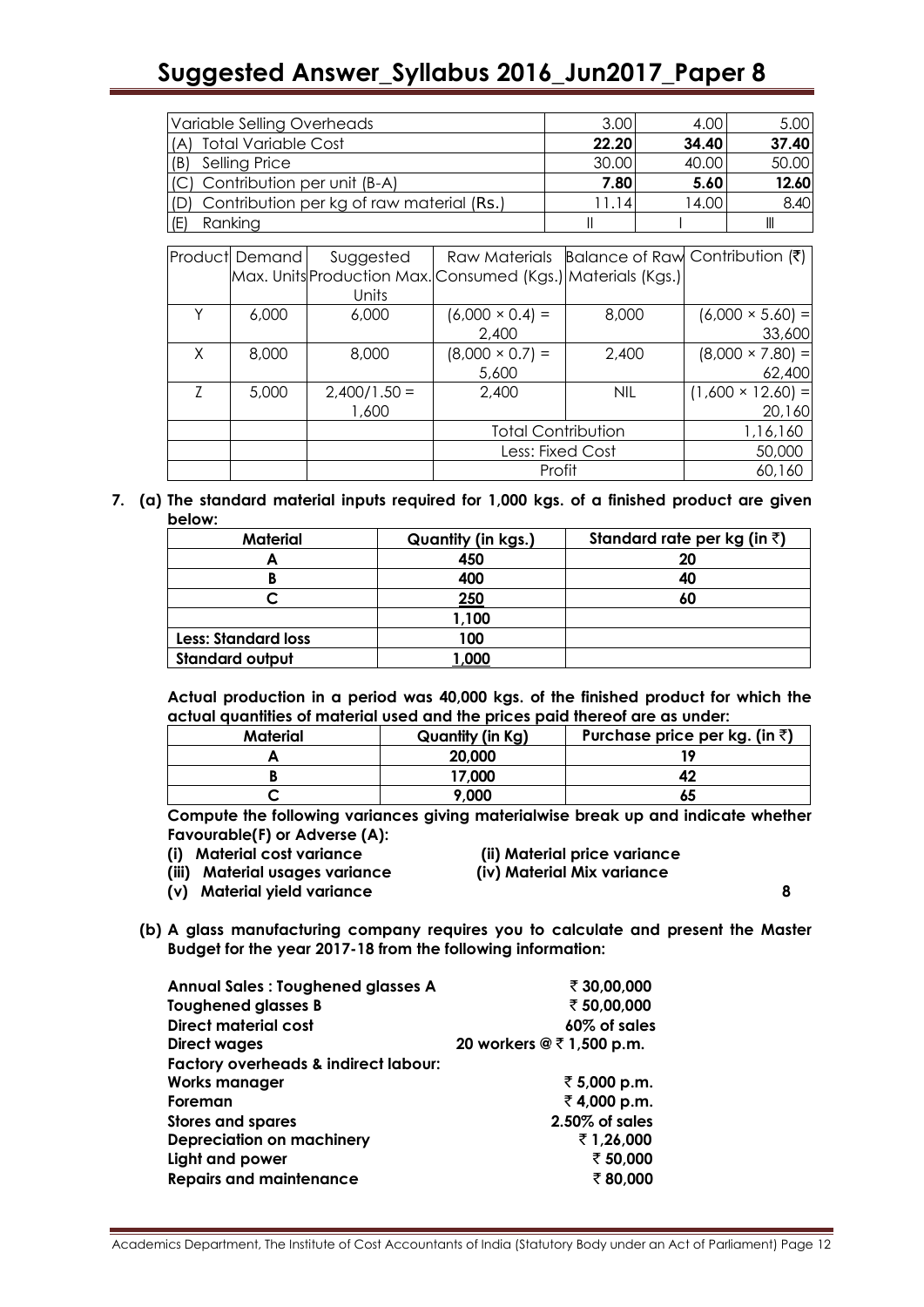# **Suggested Answer\_Syllabus 2016\_Jun2017\_Paper 8**

**Other sundries 10% of direct wages Administration, selling &distribution expenses** ` **1,40,000 p.a. 7 (Present the fixed and variable overheads separately showing itemwise breakup)**

**Answer: 7. (a):**

 $\overline{a}$ 

| Material cost variance = $(16,00,000 - 16,79,000) = ₹79,000 (A)$        |  |  |  |
|-------------------------------------------------------------------------|--|--|--|
| Material price variance = $(16,20,000 - 16,79,000) = ₹ 59,000 (A)$      |  |  |  |
| Material usage variance = (16,00,000 - 16,20,000) = ₹ 20,000 (A)        |  |  |  |
| Material mix variance<br>= $(16,72,727 - 16,20,000) = ₹ 52,727$ (F)     |  |  |  |
| Material yield variance = (16,00,000 - 16,72,727) = ₹72,727 (A)         |  |  |  |
| <b>Workings:</b>                                                        |  |  |  |
| (1) Actual Cost of Materials used = (AQ X AR)                           |  |  |  |
| A 20,000 X 19 = ₹3,80,000                                               |  |  |  |
| B 17,000 X 42 = ₹7,14,000                                               |  |  |  |
| C 9,000 X 65 = ₹5,85,000                                                |  |  |  |
| ₹16,79,000<br>$=$                                                       |  |  |  |
| 2) Standard Cost of Material used:                                      |  |  |  |
| A 20,000 X 20 = ₹ 4,00,000                                              |  |  |  |
| <u>B 17,000 X 40 = ₹ 6,80,000</u><br>C 9,000 X 60 = ₹ <u>5.40.000</u>   |  |  |  |
|                                                                         |  |  |  |
| Rs.16.20.000<br>$=$                                                     |  |  |  |
| 3) Standard Cost of Material if it had been used in standard proportion |  |  |  |
| A 450/ 1,100 X 46,000 X 20 = ₹3,76,363                                  |  |  |  |
| B 400/ 1,100 X 46,000 X 40 = ₹6,69,091                                  |  |  |  |
| C 250/ 1,100 X 46,000 X 60 = ₹6,27,273                                  |  |  |  |
| <b>OR</b><br>= ₹16,72,727 <sup>*</sup>                                  |  |  |  |
| 4) standard Cost of output                                              |  |  |  |
| A 450X 40 X 20 =<br>₹ 3,60,000                                          |  |  |  |
| B 400 X 40 X 40 = ₹ 6,40,000                                            |  |  |  |
| C 250 X 40 X 60 = ₹ 6,00,000                                            |  |  |  |
| ₹16,00,00**<br><b>OR</b><br>$=$                                         |  |  |  |
|                                                                         |  |  |  |

**\***

| Std. data  |          |    |          |  |  |
|------------|----------|----|----------|--|--|
|            | ړ        |    |          |  |  |
|            | 18818.18 | 20 | 376363.6 |  |  |
| R          | 16727.27 | 40 | 669090.8 |  |  |
|            | 10454.55 | 60 | 627273.0 |  |  |
|            | 46000    |    | 1672727  |  |  |
| Less: Loss | 4181.82  |    |          |  |  |
|            | 41818.18 |    | 1672727  |  |  |

*\*\**

|   | SQSP       |
|---|------------|
|   | 18000 x 20 |
|   | 16000 x 40 |
| ◠ | 10000 x 60 |
|   | 360000     |
|   | 640000     |
|   |            |

Academics Department, The Institute of Cost Accountants of India (Statutory Body under an Act of Parliament) Page 13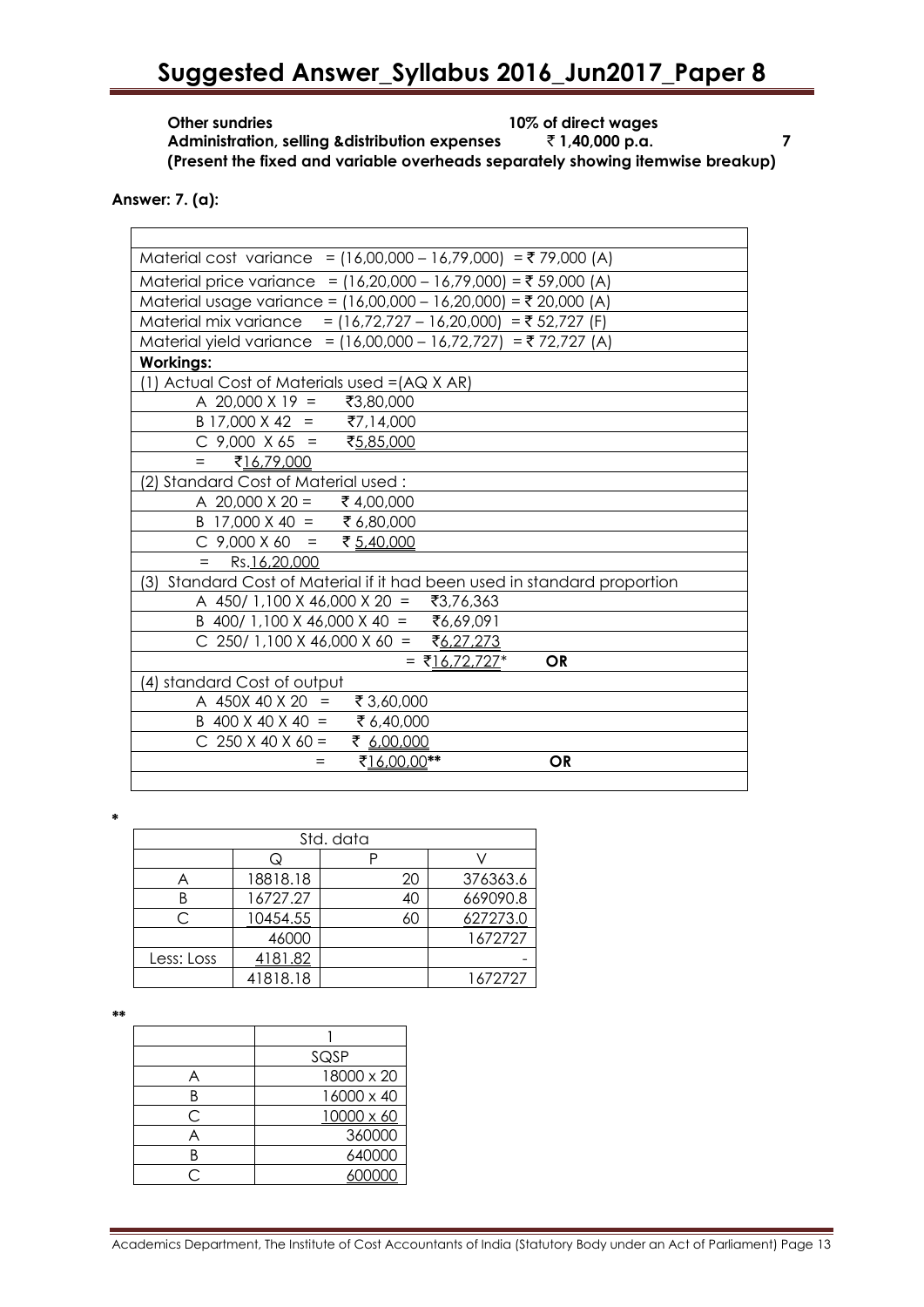1600000

SQ for A =  $\frac{18818.18}{41818.18}$ <br>SQ for B =  $\frac{16727.27}{41818.18}$ SQ for A =  $\frac{18818.18}{2}$  x 40000=18000  $x 40000 = 16000$ SQ for C =  $\frac{10454.55}{100000}$  x 40000=10000 41818.18

**(b)**

| Master Budget for the year 2017-2018           |           |           |           |
|------------------------------------------------|-----------|-----------|-----------|
| <b>Particulars</b>                             |           |           | ₹         |
| Sales:                                         |           |           |           |
| Toughened glasses                              | 30,00,000 |           |           |
| <b>Bent Toughened glasses</b>                  | 50,00,000 |           |           |
| <b>Total Sales (A)</b>                         |           |           | 80,00,000 |
| Less: Cost of Sales:                           |           |           |           |
| Direct Material (60% of Sales)                 | 48,00,000 |           |           |
| Direct Wages (20 * ₹ 1,500 * 12)               | 3,60,000  |           |           |
| <b>Prime Cost</b>                              |           | 51,60,000 |           |
| <b>Factory Overheads (Variable)</b>            |           |           |           |
| Store and Spares (2.5% on Sales)               | 2,00,000  |           |           |
| Light and Power                                | 50,000    |           |           |
| Repairs and Maintenance                        | 80,000    | 3,30,000  |           |
| Fixed: Works Manager's salary                  | 60,000    |           |           |
| Fore men's Salary                              | 48,000    |           |           |
| Depreciation of Machinery                      | 1,26,000  |           |           |
| Sundries                                       | 36,000    | 2,70,000  |           |
| Work Cost (B)                                  |           |           | 57,60,000 |
| Gross Profit (A-B)                             |           |           | 22,40,000 |
| Less: Administration, Selling and Distribution |           |           | 1,40,000  |
| Overheads                                      |           |           |           |
| <b>Net Profit</b>                              |           |           | 21,00,000 |

- **8. Answer any three out of the following four questions: 5×3=15**
	- **(a) List three items included and two items excluded under the Cost Accounting Standards for Direct Expenses.**
	- **(b) State why and under what conditions will profits under absorption costing be**
		- **(i) higher than**
		- **(ii) equal to and**
		- **(iii) lower than the profits under marginal costing.**
	- **(c) Differentiate between Financial Accounting and Management Accounting.**
	- **(d) How would you classify costs based on behaviour? Give an example to explain each class.**

#### **Answer:**

**8. (a)** Items included under CAS 10:

Any expense directly related to a cost centre or cost object, not being material or labour.

Cost of patents, royalty payments

Hire charges of special machinery or plant

Cost of special patterns, designs or tools.

Experimental costs and expenditure in connection with models and pilot schemes Architects, surveyors and other consultants' fees

Travelling expenses to sites

Inward charges and freight charges on special material.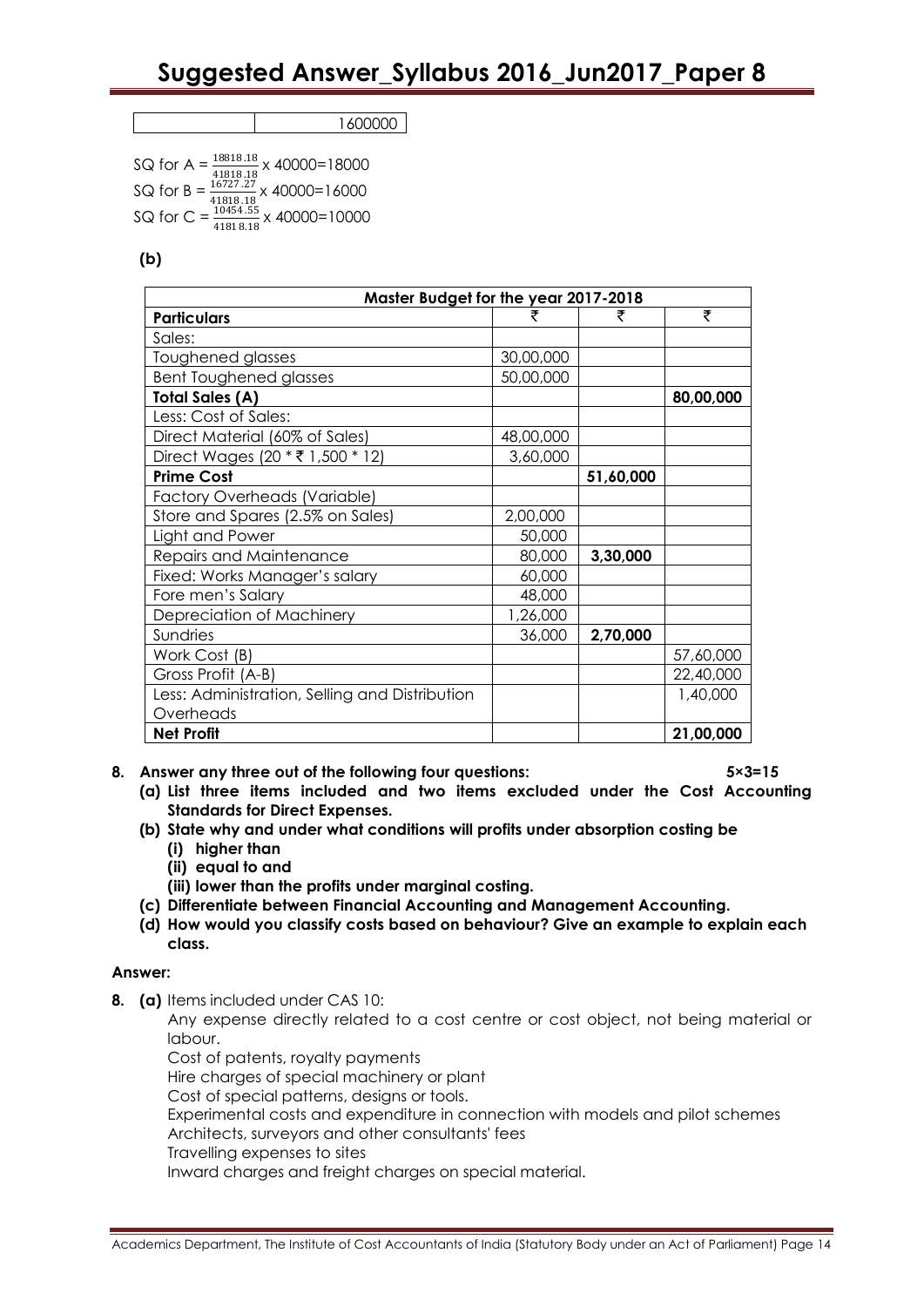### **Exclusions:**

A direct expense which cannot be economically traced to the cost object or cost unit.

Portion unamortised out of a lumpsum, to be amortised later over its utility period.

Finance cost incurredin connection with any self generated or procured resources shall not form part ofthe direct expenses

Any subsidy, grant or incentive or any amount received or receivable with respect to any direct expense shall be reduced

Penalties/damages paid to statutory authorities shall not form part of the direct expenses.

**(b)** Profits as per absorption costing will be:

- (i) higher than in marginal costing when closing stock is more than opening stock, since some overheads will be included in the inventory value under absorption costing while MarginalCosting considers the full overheads as cost of production,
- (ii) equal when the opening and closing stocks are equal,
- (iii) lower when opening stock is more than closing stock. Since under Marginal Costing, only the current period's overheads are charged to production, while underabsorption costing, a portion of the earlier period's overheads will be included in the opening stockvalue.
- **(c)** Differences between Financial Accounting and Management Accounting:

| SI.     | Financial Accounting                                                  | Management Accounting                                                            |
|---------|-----------------------------------------------------------------------|----------------------------------------------------------------------------------|
| No.     |                                                                       |                                                                                  |
| (i)     |                                                                       | Provides general business information Specific information relating to specific  |
|         | like P&L account, Balance Sheet                                       | problems and decision making.                                                    |
| (ii)    |                                                                       | Information for owners and outside Information is for management for             |
|         | parties                                                               | optimizing decisions.                                                            |
| (iii)   |                                                                       | Importance is on recording rather than Emphasis is on control like using details |
|         | control                                                               | of materials, labour, etc for standard                                           |
|         |                                                                       | costing, budgetary control.                                                      |
| (iv)    |                                                                       | All commercial transactions between Concerned with Internal transaction not      |
|         | the business and external parties are involving payment or receipt    |                                                                                  |
|         | recorded.                                                             |                                                                                  |
| (v)     | Only those transactions that can be Other parameters like             | cost<br>units,                                                                   |
|         | measured in                                                           | monetary terms are apportioning bases are also recorded.                         |
|         | recorded.                                                             |                                                                                  |
| (vi)    | Efficiency of resource utilization - Available for corrective action. |                                                                                  |
|         | men/materials or machine<br>is is<br>not l                            |                                                                                  |
|         | available                                                             |                                                                                  |
| $(vii)$ | Stocks are valued at cost or market Always valued at cost.            |                                                                                  |
|         | value, whichever is lower.                                            |                                                                                  |
|         | (viii) Records<br>are maintained as                                   | per Records<br>maintained<br>are<br>$\alpha$ s<br>per                            |
|         |                                                                       | Companies Act and as per Income Tax Companies Act only in certain cases,         |
|         | Act                                                                   | that too as per Cost Accounting                                                  |
|         |                                                                       | requirements, but mainly to suit the                                             |
|         |                                                                       | management for efficiency and control                                            |

#### **(d) Classification of costs based on behaviour:**

#### **Fixed Costs:**

Costs that do not vary with the change in the volume of activity in the short run. They are not affected by temporary fluctuation in activity of an enterprise. Example: rent, depreciation, etc.

#### **Variable Costs:**